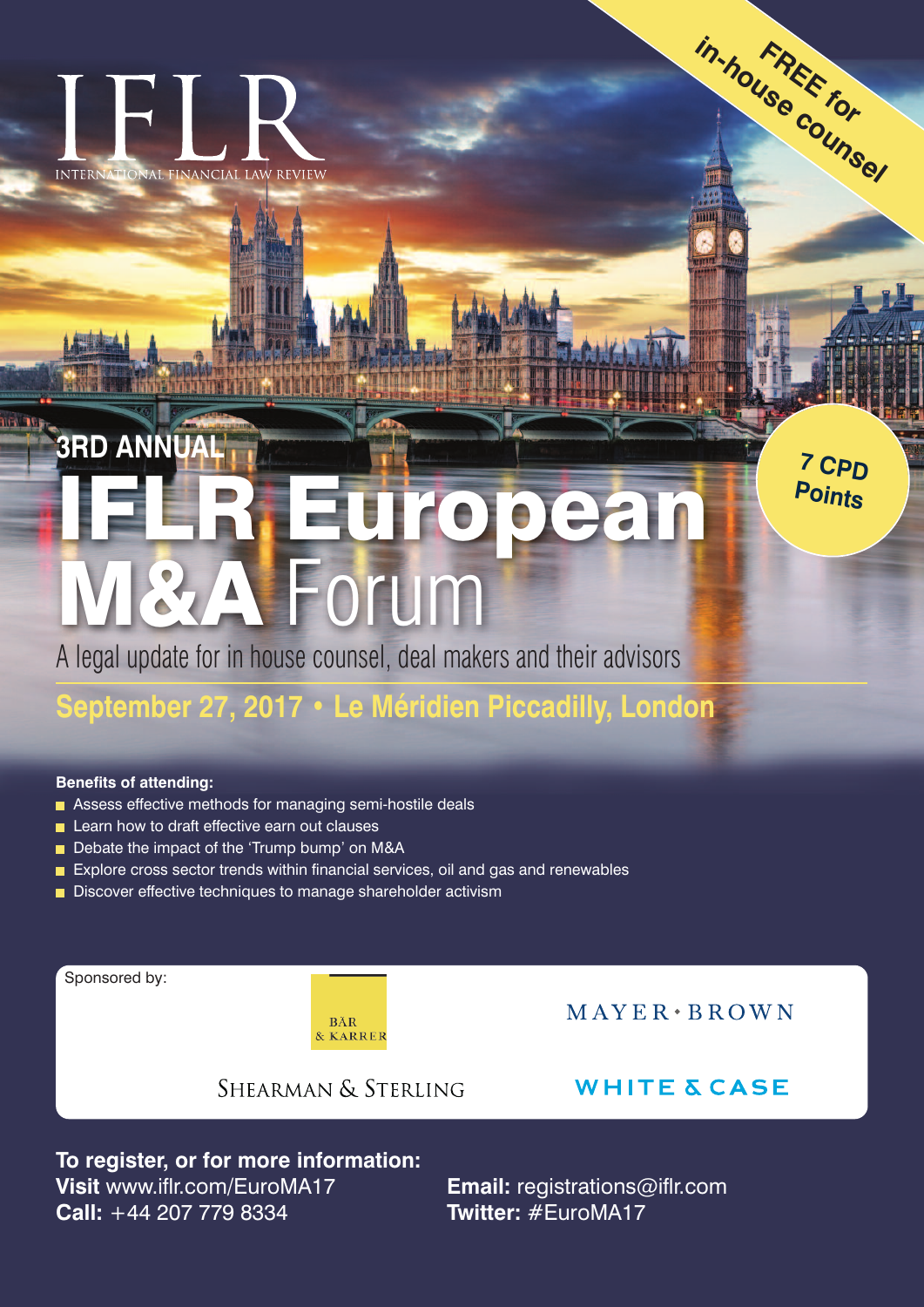

## **European M&A** Forum

**September 27, 2017 • Le Méridien Piccadilly Hotel, London**

#### **INTRODUCTION**

*International Financial Law Review* is pleased to be holding the third annual IFLR European M&A Forum in London, bringing together over 100 bankers' counsel, general counsel, deal makers and leading private practice lawyers for a day of engaging discussions and debate.

The geo-political landscape within Europe is turbulent, recent elections and the looming prospect of Brexit negotiations has left much uncertainty surrounding M&A activity.

IFLR will explore the next steps in an interactive and inclusive format over one day in London this September.

To register as a delegate, please contact **registrations@iflr.com**

If you are interested in speaking/exhibiting at one of our events please contact **matt.lathlean@euromoneyplc.com** or telephone +44 (0)207 779 8068

#### **Who you will meet:**

- **• General counsel**
- **• Bankers counsel**
- **• Heads of legal**
- **• Deal makers**
- **• Private practice lawyers**











**To register, or for more information: Visit** www.iflr.com/EuroMA17 **Email:** registrations@iflr.com **Call:** +44 207 779 8334 **Twitter:** #EuroMA17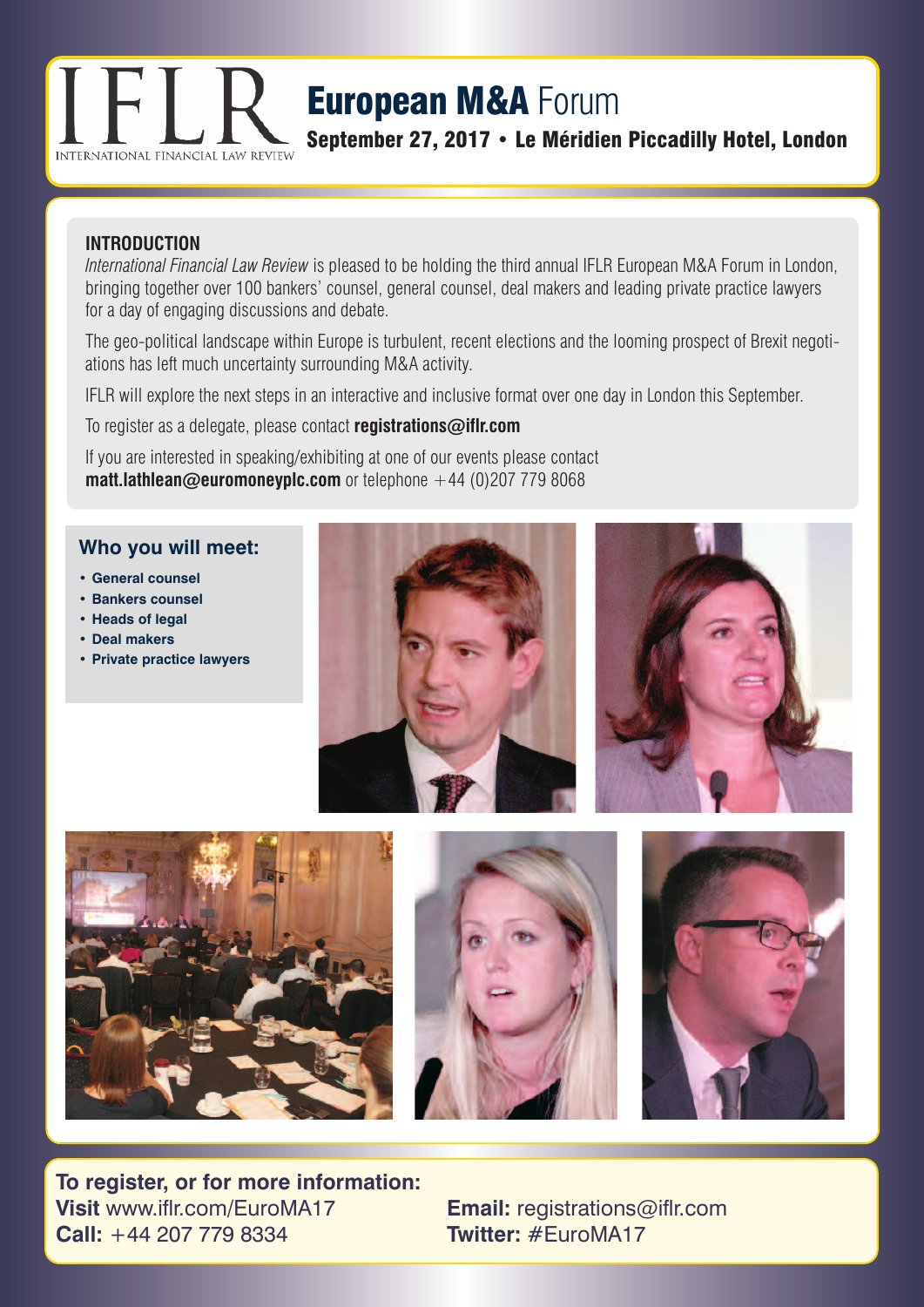

## **European M&A** Forum

**September 27, 2017 • Le Méridien Piccadilly Hotel, London**

## **PANEL TOPICS 12.00 Acquisition finance in M&A**

| 9.00  | <b>Opening remarks from chairperson</b>                                                                        |
|-------|----------------------------------------------------------------------------------------------------------------|
| 9.10  | <b>Navigating private M&amp;A transactions</b>                                                                 |
|       | • Assessing the geo-political landscape and its impact on<br>transactions                                      |
|       | • Purchase price: popularity of locked box deals within Europe<br>• Methods for negotiating semi-hostile deals |
|       | • W&I insurance: current market trends                                                                         |
|       | • Brexit: identifying attractive sectors and those at risk                                                     |
|       | • Trump administration: US tax and policy considerations                                                       |
|       | Kate Ball-Dodd, partner, Mayer Brown (moderator)                                                               |
|       | Ailsa Harding, senior legal counsel, energy marketing & trading,<br><b>Centrica</b>                            |
|       | <b>Neill Hanlon, director, assistant general counsel, Bank of America</b><br><b>Merrill Lynch</b>              |
|       | Krishna Raman, head of corporate and M&A, group legal, Lloyds<br><b>Banking Group</b>                          |
|       | <b>Alex Christians, underwriting manager and solicitor, M&amp;A insurance,</b><br><b>ANV Global Services</b>   |
| 10.00 | <b>SPOTLIGHT: Financial services M&amp;A</b>                                                                   |
|       | • M&A in the Digital Financial Services and FinTech sector                                                     |
|       | • Assessing key regulatory risks and valuation methodologies                                                   |
|       | • Managing economic implications of Brexit                                                                     |
|       | Gavin Weir, partner, White & Case (moderator)                                                                  |
|       | Tom Hambrett, legal counsel, Revolut                                                                           |
|       | Graham Kirk, associate general counsel, group M&A, HSBC                                                        |
|       | <b>Nicole Sandler,</b> vice president fintech & regtech, EMEA legal lead,                                      |

#### **10:40 Coffee and networking**

**Barclays**

#### **11.10 Merger control: Steering a safe course**

- International enforcement trends and key risk factors
- Structuring options to mitigate intervention risks
- Practical tips to avoid censure for gun jumping between signing and closing

**Matthew Readings,** partner, **Shearman & Sterling** (moderator)

- Best methods of acquisition: increased use of staple financing
- Assessing the state of mid- market financing versus larger market
- Building valuable alliances and joint ventures to maximise success
- Germany: increased use of alternative lenders

#### **12.50 Lunch and networking**

#### **1.50 SPOTLIGHT: Oil & gas M&A**

- Identifying areas for growth: India versus Africa?
- Climate-related financial disclosure: how climate-related risks are assessed

#### **2.20 Shareholder activism**

- Examining the changing regulatory environment for institutions and activists
- Best tactics for briefing your board: are UK companies most vulnerable?
- Implementing effective protective strategies
- Sector focus: Retail, oil & gas

**Mariel Hoch,** partner, **Bär & Karrer** (moderator) **Ruth Stone,** general counsel, **SCB Group**

#### **3:10 Strategies for effective private equity exits**

- Reverse takeovers: interpreting common conditions and measures
- IPOs: do they deliver higher valuations?
- How to achieve more liquidity in final result
- Asia Pacific: examining a record year for PE buyouts

#### **4.00 Chair's closing comments**